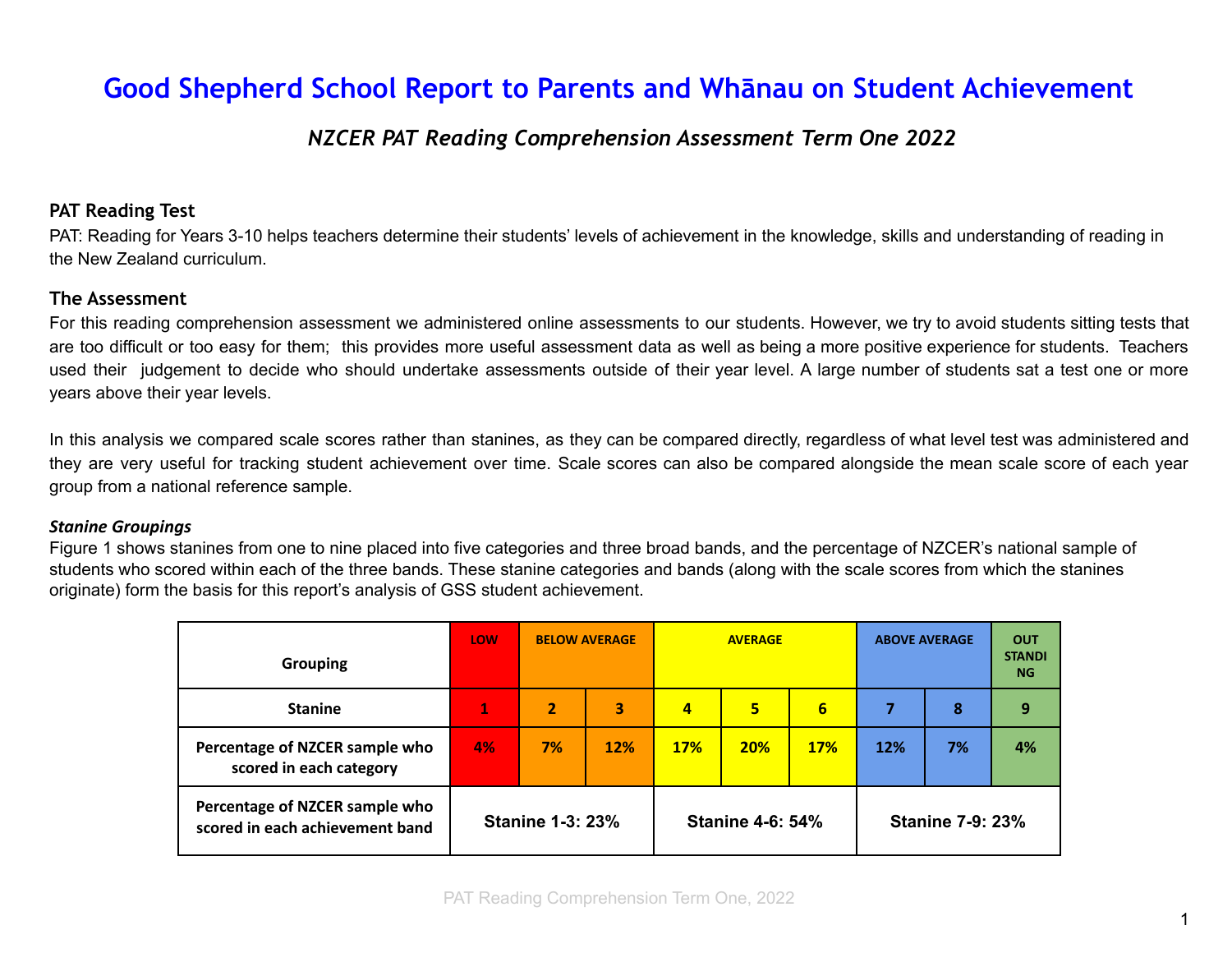

### *Figure 2: Whole Group Performance in Stanine Categories (as per Figure 1) Since Term 3, 2019*

Figure 2 shows that the 90 percent majority of our students remain in average or above categories, which NZCER defines as stanine four to nine. and we do not have any in the lowest category. As a rule, we tend to have a higher percentage of students in above average categories in term three than term one. This term we have fewer children in our outstanding category than previously.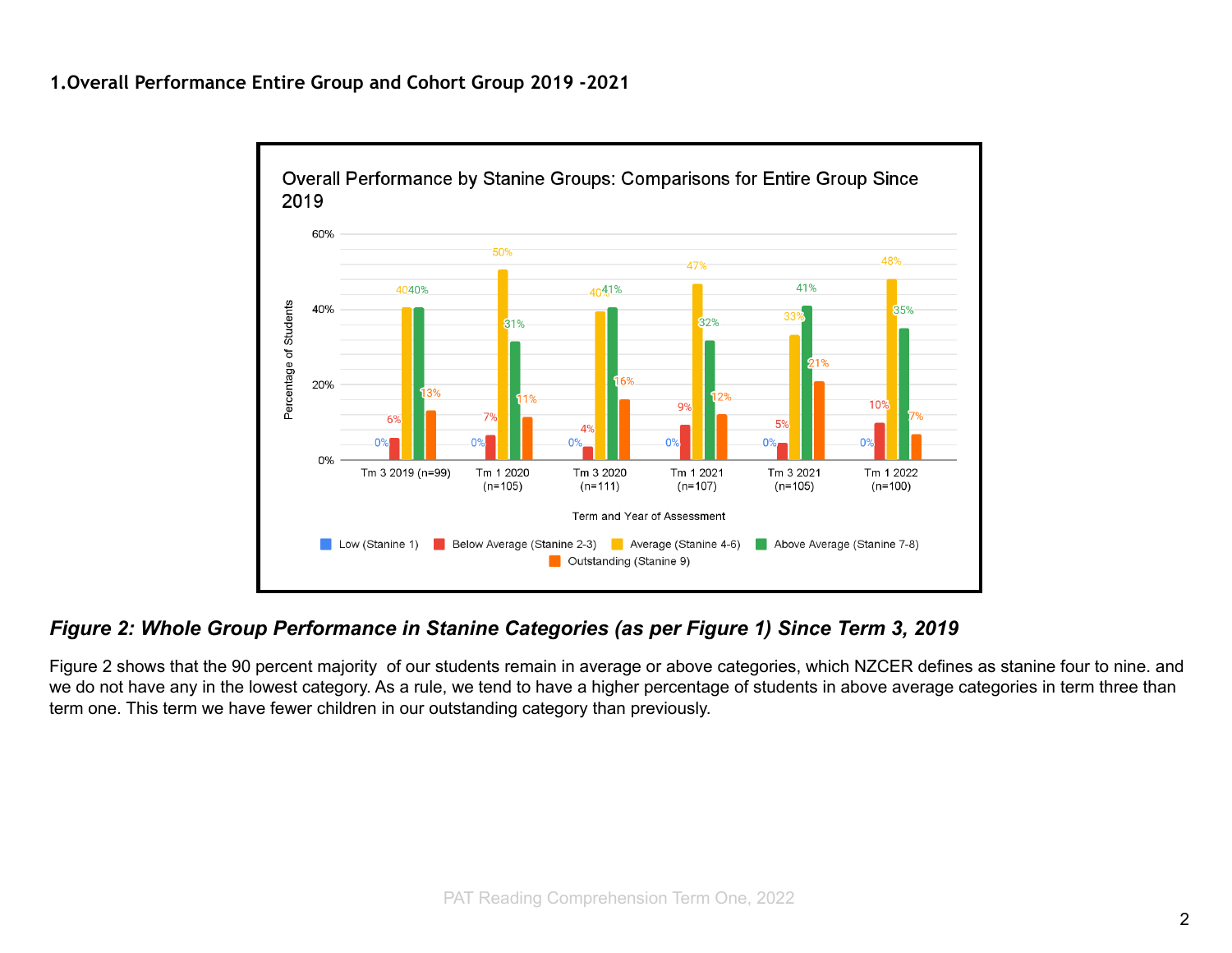

# *Figure 3: Overall Performance in Stanines 2019-2022*

Figure 3 is a new chart which is an attempt to show more clearly the stanine trends, especially post COVID. The most marked change is that there are fewer children now in both Stanine 8 and 9. However, there are not that many more children in Stanine 7 now, suggesting that some of those children in turn have slipped down and so on.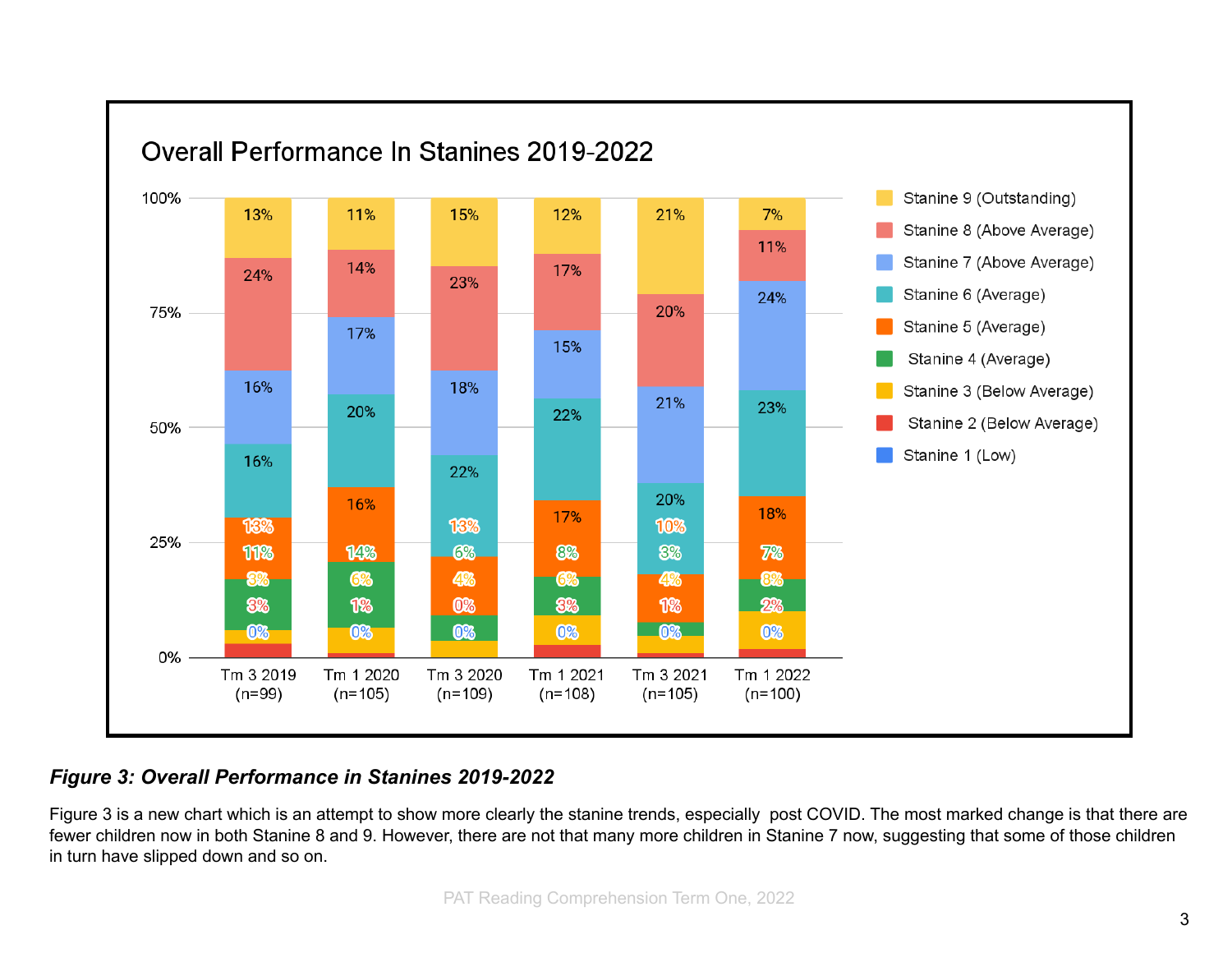

## *Figure 4: Yearly Progress by Scale Score: Comparisons for Cohort Since 2020 (n=32)*

This data only includes the 32 Year 6 students who sat *all six* assessments from Term one, 2020 to Term one 2022. The latest data shows that once again, only 37 percent of those children made a better than average gain over the past year compared with 59 percent in the last term one to term one comparison.